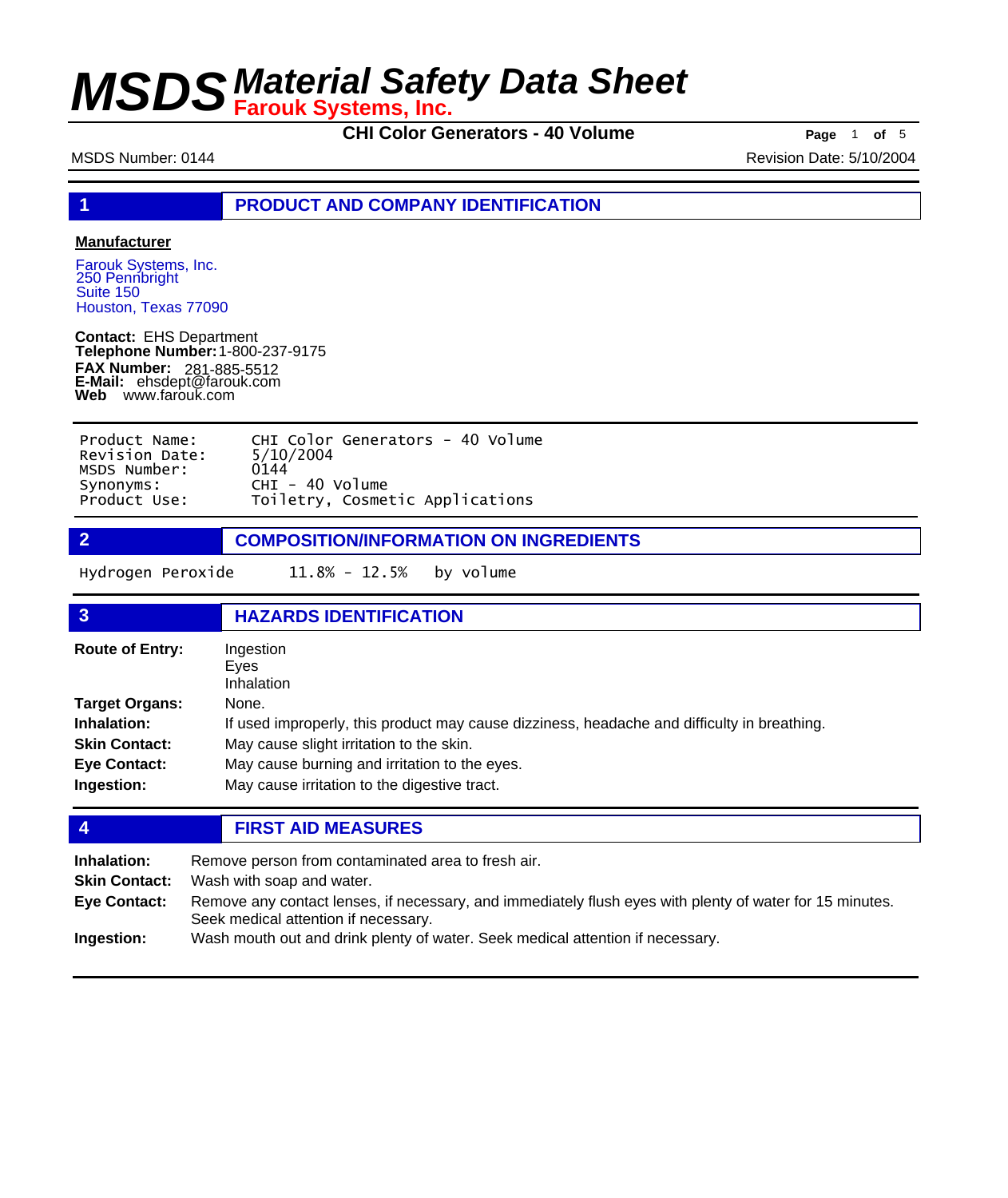**CHI Color Generators - 40 Volume Page** <sup>2</sup> **of** <sup>5</sup>

MSDS Number: 0144 Revision Date: 5/10/2004

### **5 FIRE FIGHTING MEASURES**

FLASHPOINT AND METHOD: None. FLAMMABLE LIQUIDS: Not available. AUTO IGNITION TEMP: Not available. FLAMMABLE CLASS: None. BURNING RATE OF SOLID: Not available GENERAL HAZARDS: Evacuate personnel downwind of fire to avoid inhalation of fumes and smoke. EXTINGUISHING METHODS: Chemical type foam, CO2(Carbon Dioxide), Dry Chemical, Water Fog

HAZARDOUS COMBUSTION PRODUCTS: None.

FIRE FIGHTING PROCEDURES: This product is non-flammable.However, hazardous decomposition and combustion products may be formed in a fire situation. Cool exposed containers with water spray to prevent overheating. Containers may build up pressure at elevated temperatures. FIRE FIGHTING EQUIPMENT: Respiratory and eye protection are required for fire fighting personnel. Full protective equipment (Bunker Gear) and self contained breathing apparatus (SCBA) should be used for all indoor fires and significant outdoor fires. For small outdoor fires, which may be easily extinguished with a portable fire extinguisher, use of a SCBA may not be needed.

### **6 ACCIDENTAL RELEASE MEASURES**

SMALL SPILL: When a spill occurs, use absorbent material on the substance. Dispose of the material according to all local, state and federal regulations. Always use an absorbent material when cleaning up a spill.

ENVIRONMENTAL PRECAUTIONS: Avoid run-off or release into sewers, stormdrains and waterways.

GENERAL PRECAUTIONS: Remove containers away from flammable materials.

### *HANDLING AND STORAGE* Use appropriate personal protective equipment as specified in Section 8. Handle in a manner consistent with good household/personal techniques and practices. **Handling Precautions:** Keep containers/bottles securely sealed when not in use. Store in cool/dry conditions that do not exceed room temperature. Try to store product in temperatures between 40°F to 90°F. **Storage Requirements:**

### **8 EXPOSURE CONTROLS/PERSONAL PROTECTION**

| <b>Engineering Controls:</b> | These recommendations provide general guideance for handling this product safely. Because<br>specific use conditions may vary, safety procedures should be developed for each specific<br>application of this product. When developing procedures, always consider potential waste,<br>disposal and personal safety issues. |
|------------------------------|-----------------------------------------------------------------------------------------------------------------------------------------------------------------------------------------------------------------------------------------------------------------------------------------------------------------------------|
| <b>Protective Equipment:</b> | EYES AND FACE: For reasonable foreseeable uses of this product, eye and face protection is not<br>required.<br>SKIN: For reasonable foreseeable uses of this product, skin protection is not required.<br>RESPIRATORY: For reasonable foreseeable uses of this product, respiratory protection is not<br>required.          |
|                              | EXPOSURE GUIDELINES: Overexposure is unlikely. Since all parameters cannot be foreseen, the<br>use of engineering controls to reduce exposure may be necessary.                                                                                                                                                             |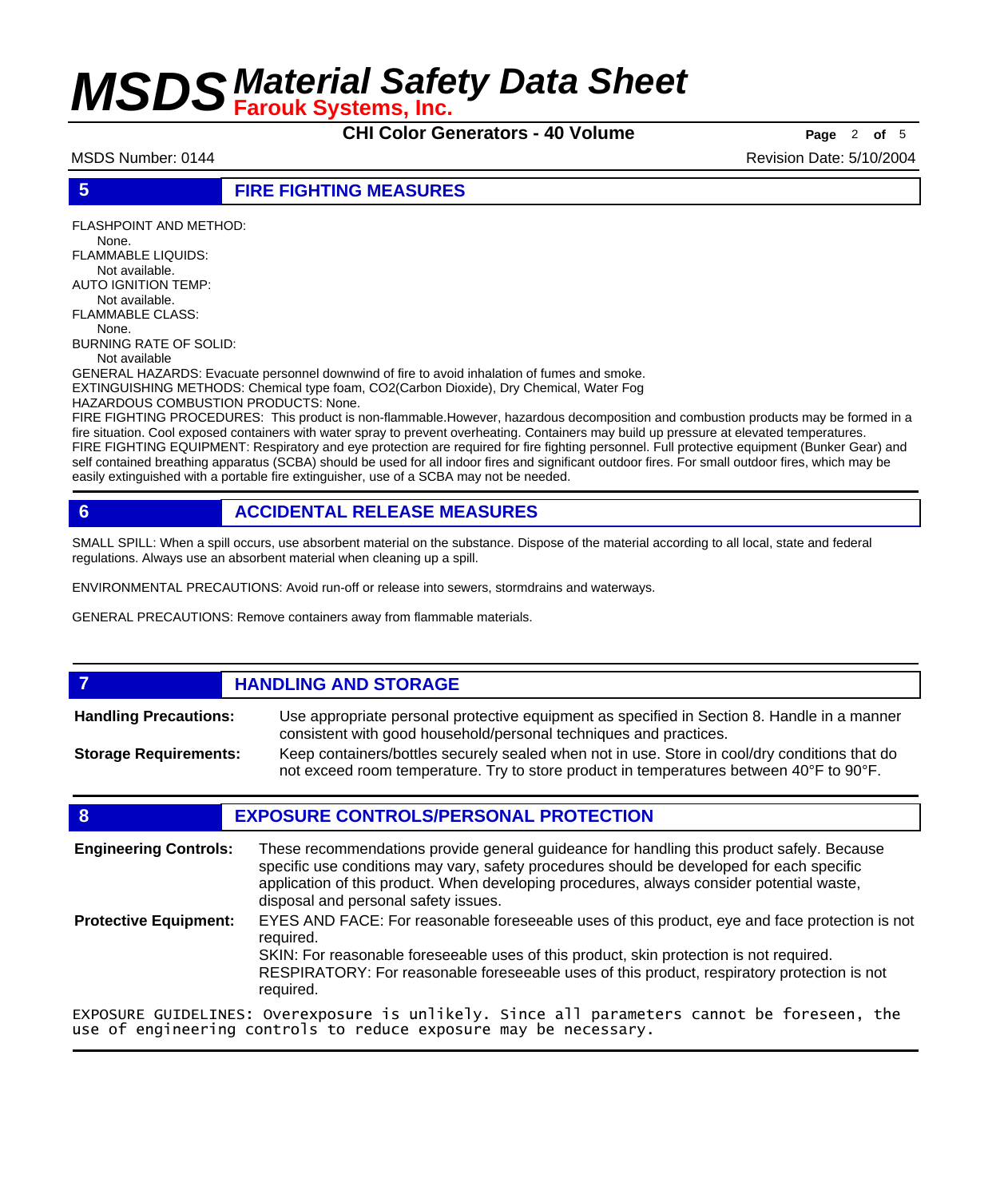**CHI Color Generators - 40 Volume Page** <sup>3</sup> **of** <sup>5</sup>

MSDS Number: 0144 **MSDS Number: 0144** Revision Date: 5/10/2004

### **9 PHYSICAL AND CHEMICAL PROPERTIES**

| Appearance:            | White Viscous Liquid |
|------------------------|----------------------|
| <b>Physical State:</b> | Liquid               |
| Odor:                  | No odor              |
| pH:                    | $3.0 - 4.0$          |
| <b>Vapor Pressure:</b> | N/A                  |
| <b>Vapor Density:</b>  | N/A                  |

**Boiling Point:** 220 ° F **Freezing/Melting Pt.:** N/A **Solubility:** Soluble in water. **Spec Grav./Density:** 1.020 -1.040 @ 22°C

| 10                                            | <b>STABILITY AND REACTIVITY</b> |                           |
|-----------------------------------------------|---------------------------------|---------------------------|
| Stability:                                    |                                 | YES                       |
| <b>Conditions to avoid:</b>                   |                                 | Temperatures over 140° F. |
| Materials to avoid (incompatability):         |                                 | Strong oxidizing agents.  |
| Hazardous Decomposition products: None known. |                                 |                           |
| <b>Hazardous Polymerization:</b>              |                                 | Will Not Occur.           |

### **11 TOXICOLOGICAL INFORMATION**

ACUTE: DERMAL LD50: Not available. ORAL LD50: Not available. INHALATION LC50: Not available. EYE EFFECTS: This product may cause irritation to eyes if not used under normal conditions. TARGET ORGANS: NONE. SENSITIZATIONS: Not available. CARCINOGENICITY: IARC: Listed by IARC - No. NTP: Listed by NTP - No. OSHA: Listed by OSHA - No.

MUTAGENICITY: Not available. REPRODUCTIVE EFFECTS: None. TERATOGENIC EFFECTS: Not available.

### **12 ECOLOGICAL INFORMATION**

ENVIRONMENTAL DATA: Not available. ECOTOXICOLOGICAL INFO: Not available. DISTRIBUTION: Not available. CHEMICAL FATE INFO: Not available.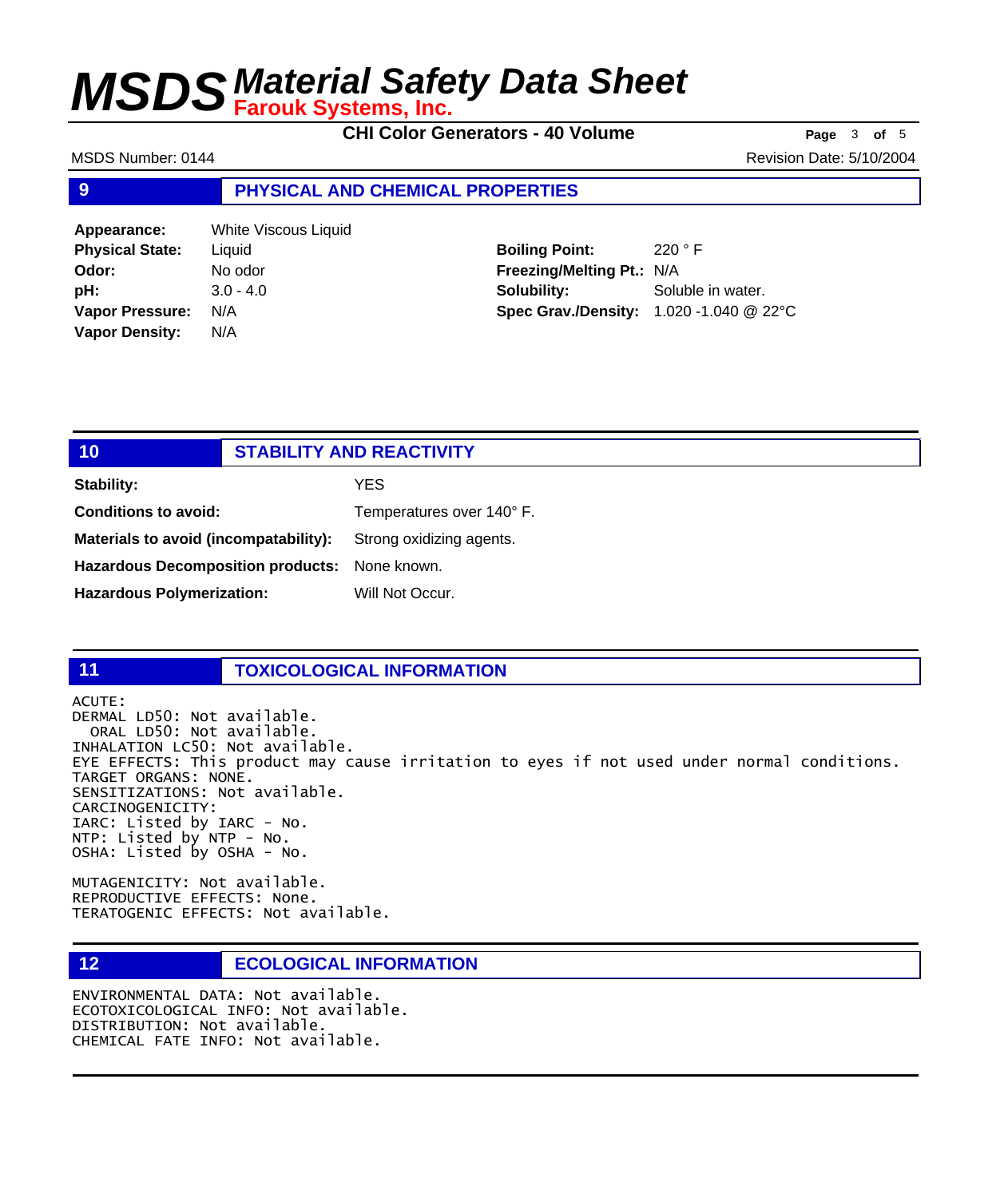**CHI Color Generators - 40 Volume Page** <sup>4</sup> **of** <sup>5</sup>

MSDS Number: 0144 Revision Date: 5/10/2004

### **13 DISPOSAL CONSIDERATIONS**

US EPA Waste Number and Descriptions:

DISPOSAL METHOD: Controlled release of diluted product into a biological wastewater treatment plant. COMPONENT WASTE NUMBER: No EPA Waste Numbers are applicable for this product's components. DISPOSAL INSTRUCTIONS: Dispose of waste material according to local, state and federal rules and regulations.

**14 TRANSPORT INFORMATION**

This product is not regulated as a hazardous material by the United States (DOT) or Canadian (TDG) transportation regulations.

DOT CLASSIFICATION: Shipping Name: Consumer Commodity Class: ORM-D

IMDG CLASSIFICATION: Shipping Name: Hydrogen Peroxide, aqueous solution, UN2984, PG III Class: 5.1

IATA CLASSIFICATION: Shipping Name: Hydrogen Peroxide, aqueous solution, UN2984, PG III Class: 5.1

1-800-424-9300 1-703-527-3887 CHEMTREC

Outside the United States

**15 REGULATORY INFORMATION**

UNITED STATES: SARA TITLE III (Superfund Amendments and Reauthorization Act) 311/312 HAZARD CATEGORIES Fire: No. Pressure Generating: No. Reactivity: No. Acute: No. 313 REPORTABLE INGREDIENTS: Not applicable. TITLE III NOTES: None. CERCLA(Comprehensive Response, Compensation, and Liability Act) CERCLA RQ: None. TSCA(Toxic Substance Release Act) TSCA REGULATORY: All ingredients are listed in the TSCA Inventory. CANADA: WHMIS(WORKER HAZARDOUS MATERIAL INFORMATION SYSTEM) This product is WHMIS controlled. CANADIAN INGREDIENT DISCLOSURE LIST: Hydrogen Peroxide. CANADIAN ENVIRONMENTAL PROTECTION ACT: All intentional ingredients are listed on the DSL(Domestic Substance List). EUROPEAN COMMUNITY: EU REGULATORY: All intentional ingredients are listed on the European's EINECS Inventory.

STATE REGULATIONS: Not available. LOCAL REGULATIONS: Not available.